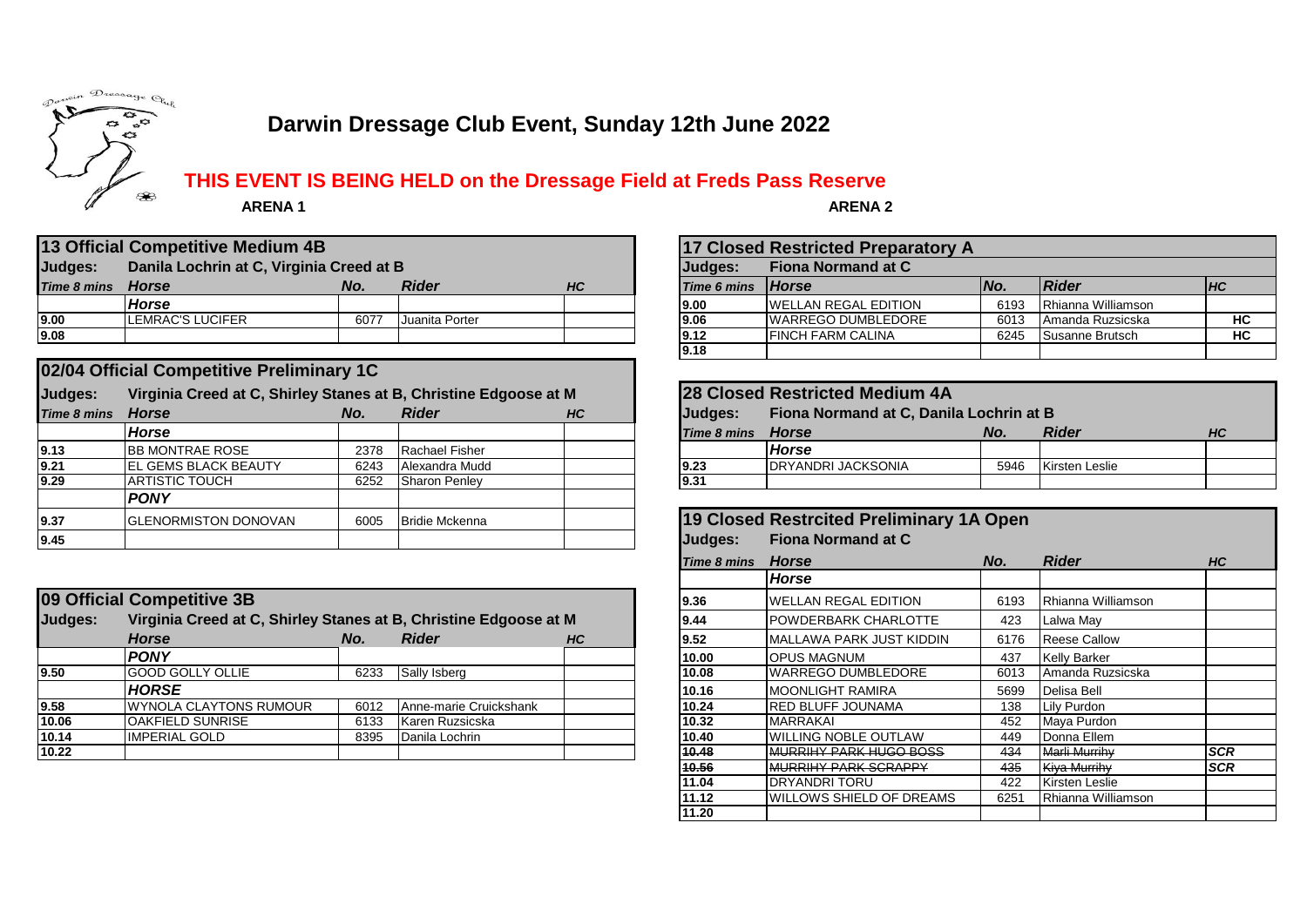| 05 Official Competitive Novice 2B |                                                                  |      |                |           |  |  |  |  |  |  |
|-----------------------------------|------------------------------------------------------------------|------|----------------|-----------|--|--|--|--|--|--|
| Judges:                           | Virginia Creed at C, Shirley Stanes at B, Christine Edgoose at M |      |                |           |  |  |  |  |  |  |
| Time 8 mins                       | Horse                                                            | No.  | <b>Rider</b>   | <b>HC</b> |  |  |  |  |  |  |
|                                   | Horse                                                            |      |                |           |  |  |  |  |  |  |
| 10.27                             | IEL GEMS BLACK BEAUTY                                            | 6243 | Alexandra Mudd |           |  |  |  |  |  |  |
| 10.35                             |                                                                  |      |                |           |  |  |  |  |  |  |

#### **Judges: Virginia Creed at C, Danila Lochrin at B** *Time 8 mins Horse No. Rider HC Horse* **Judges: Fiona Normand at C 10.40** LEMRAC'S LUCIFER 6077 Juanita Porter **10.48 10.48 11.40** WARREGO DUMBLEDORE 6013 Amanda Ruzsicska **HC 14 Official Competitive Medium 4C**

|                    | 01/04 Official Competitive Preliminary 1B                        |                           |                       |  | 11.52              |                                                      |      |                     |    |
|--------------------|------------------------------------------------------------------|---------------------------|-----------------------|--|--------------------|------------------------------------------------------|------|---------------------|----|
| Judges:            | Virginia Creed at C, Christine Edgoose at B, Shirley Stanes at M |                           |                       |  |                    |                                                      |      |                     |    |
| <b>Time 8 mins</b> | Horse                                                            | <b>Rider</b><br>No.<br>HC |                       |  |                    | 20/21 Closed Restricted Preliminary 1C Junior/Senior |      |                     |    |
|                    | Pony                                                             |                           |                       |  | Judges:            | <b>Fiona Normand at C</b>                            |      |                     |    |
| 10.53              | IMT WELD RESILIENCE                                              | 6236                      | Luke Purtill          |  | <b>Time 8 mins</b> | Horse                                                | No.  | <b>Rider</b>        | HC |
| 11.01              | MALLAWA PARK JUST KIDDIN                                         | 6176                      | <b>Reese Callow</b>   |  |                    | <b>Junior Rider</b>                                  |      |                     |    |
| 11.09              | <b>IGLENORMISTON DONOVAN</b>                                     | 6005                      | <b>Bridie Mckenna</b> |  | 11.57              | <b>TINDARA TINKERBELL</b>                            | 6235 | <b>Taylor Quill</b> |    |
|                    | Horse                                                            |                           |                       |  |                    | <b>Senior Rider</b>                                  |      |                     |    |
| 11.17              | <b>ARTISTIC TOUCH</b>                                            | 6252                      | <b>Sharon Penley</b>  |  | 12.05              | <b>IDRYANDRITORU</b>                                 | 422  | Kirsten Leslie      |    |
| 11.25              | <b>IBB MONTRAE ROSE</b>                                          | 2378                      | Rachael Fisher        |  | 12.13              | MOONLIGHT RAMIRA                                     | 5699 | Delisa Bell         |    |
| 11.33              |                                                                  |                           |                       |  | 12.21              | <b>WILLING NOBLE OUTLAW</b>                          | 449  | Donna Ellem         |    |

### **MORNING TEA BREAK ARENA 1 - 20 MINUTES**

|                    | 10 Official Competitive Elementary 3C                            |      |                        |    |  | 12.53 | <b>IPOWDERBARK CHARLOTTE</b>  | 423 | Lalwa May            |             |
|--------------------|------------------------------------------------------------------|------|------------------------|----|--|-------|-------------------------------|-----|----------------------|-------------|
| Judges:            | Virginia Creed at C, Christine Edgoose at B, Shirley Stanes at M |      |                        |    |  | 4.04  | <b>MURRIHY PARK HUGO BOSS</b> | 434 | <b>Marli Murrihy</b> | <b>ISCR</b> |
| <b>Time 8 mins</b> | <b>Horse</b>                                                     | No.  | <b>Rider</b>           | HC |  | 4.09. | <b>MURRIHY PARK SCRAPPY</b>   | 435 | Kiya Murrihy         | <b>SCR</b>  |
|                    | Ponv                                                             |      |                        |    |  | 1.17  |                               |     |                      |             |
| 11.53              | <b>GOOD GOLLY OLLIE</b>                                          | 6233 | Sally Isberg           |    |  |       |                               |     |                      |             |
|                    | Horse                                                            |      |                        |    |  |       |                               |     |                      |             |
| 12.01              | <b>IWYNOLA CLAYTONS RUMOUR</b>                                   | 6012 | Anne-marie Cruickshank |    |  |       |                               |     |                      |             |
| 12.09              | IOAKFIELD SUNRISE                                                | 6133 | Karen Ruzsicska        |    |  |       |                               |     |                      |             |
| 12.17              | IIMPERIAL GOLD                                                   | 8395 | Danila Lochrin         |    |  |       |                               |     |                      |             |
| 12.25              |                                                                  |      |                        |    |  |       |                               |     |                      |             |

#### **MORNING TEA BREAK ARENA 2 - 20 MINUTES**

| 18 Closed Restricted Preparatory C |                           |      |                  |           |  |  |  |  |
|------------------------------------|---------------------------|------|------------------|-----------|--|--|--|--|
| Judges:                            | <b>Fiona Normand at C</b> |      |                  |           |  |  |  |  |
| Time 6 mins                        | <b>Horse</b>              | No.  | <b>Rider</b>     | <b>HC</b> |  |  |  |  |
| 11.40                              | lWARREGO DUMBLEDORE       | 6013 | Amanda Ruzsicska | НC        |  |  |  |  |
| 11.46                              | <b>FINCH FARM CALINA</b>  | 6245 | Susanne Brutsch  | HC        |  |  |  |  |
| 11.52                              |                           |      |                  |           |  |  |  |  |

|             | 20/21 Closed Restricted Preliminary 1C Junior/Senior |      |                      |            |
|-------------|------------------------------------------------------|------|----------------------|------------|
| Judges:     | <b>Fiona Normand at C</b>                            |      |                      |            |
| Time 8 mins | <b>Horse</b>                                         | No.  | <b>Rider</b>         | HC         |
|             | <b>Junior Rider</b>                                  |      |                      |            |
| 11.57       | <b>TINDARA TINKERBELL</b>                            | 6235 | <b>Taylor Quill</b>  |            |
|             | <b>Senior Rider</b>                                  |      |                      |            |
| 12.05       | DRYANDRI TORU                                        | 422  | Kirsten Leslie       |            |
| 12.13       | <b>MOONLIGHT RAMIRA</b>                              | 5699 | Delisa Bell          |            |
| 12.21       | <b>WILLING NOBLE OUTLAW</b>                          | 449  | Donna Ellem          |            |
|             | <b>Junior Rider Continued</b>                        |      |                      |            |
| 12.29       | <b>OPUS MAGNUM</b>                                   | 437  | <b>Kelly Barker</b>  |            |
| 12.37       | <b>MARRAKAI</b>                                      | 452  | Maya Purdon          |            |
| 12.45       | WILLOWS SHIELD OF DREAMS                             | 6251 | Rhianna Williamson   |            |
| 12.53       | POWDERBARK CHARLOTTE                                 | 423  | Lalwa May            |            |
| 1.01        | <b>MURRIHY PARK HUGO BOSS</b>                        | 434  | <b>Marli Murrihy</b> | <b>SCR</b> |
| 1.09        | MURRIHY PARK SCRAPPY                                 | 435  | Kiya Murrihy         | <b>SCR</b> |
| 1.17        |                                                      |      |                      |            |